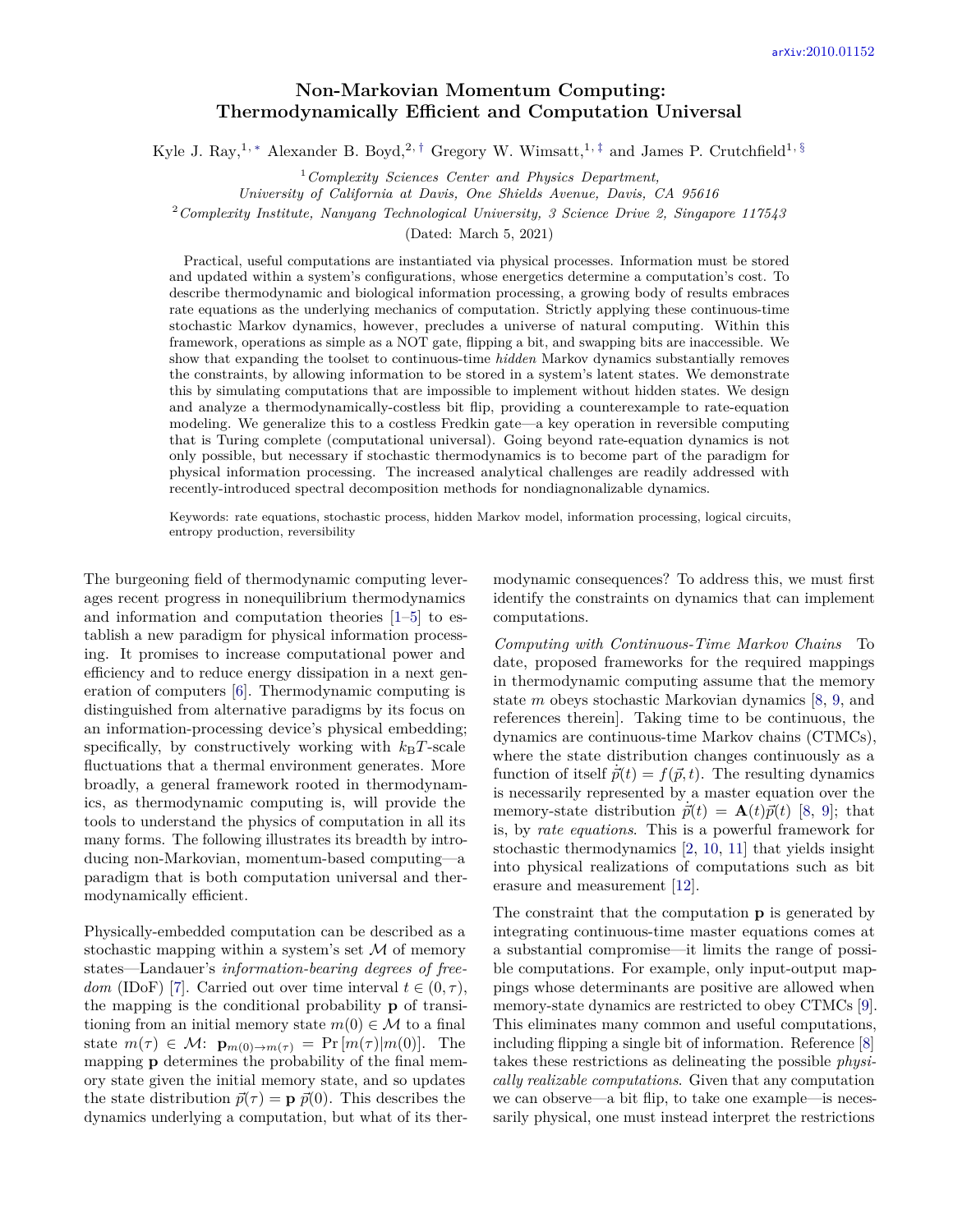Understanding both the merits and limits of the CTMC framework requires a look at the physical mechanisms that underpin it. It might seem natural to say that the memory states M are microstates of a physical memory system S, evolving under Hamiltonian dynamics. However, a physical computation device is typically coupled to an environment—which suggests treating  $\mathcal S$  as a stochastic subsystem of a deterministic universe. If the environment is a large weakly-coupled heat bath, with degrees of freedom that relax sufficiently quickly, the effective dynamics for  $S$  are also Markov, and therefore CTMC [\[2,](#page-4-10) [13–](#page-4-14)[16\]](#page-5-0). In essence, coarse-graining the thermal environment allows for accurate, probabilistic predictions about the memory system, while avoiding the task of tracking the full Hamiltonian dynamics of the joint system and bath.

This justification of the Markov evolution of a memory system recognizes an important fact:  $S$ 's states are not themselves full descriptions of physical degrees of freedom. Instead, they are mesostates defined by a coarse-graining over the thermal environment's microstates. This coarsegraining is appropriate since the environment does not retain information about the past.

Computationally-useful memory states M—Landauer's IDoF—are mesostates that also coarse-grain over  $S$ 's CTMC-evolving states. It is possible, depending on the variables and timescales of interest, that this coarsegraining ignores only rapidly-relaxing subsystems of  $\mathcal S$ and, then, the IDoF inherit the Markov property of the memory system. The result is a powerful and widely-used framework for thermodynamic computing in which the IDoF also obey CTMC dynamics. This case is typified by IDoF that are positional degrees of freedom and where  $\mathcal S$ is described by overdamped Langevin dynamics.

*Computing with Continuous-Time Hidden Markov Chains* However, in the most general case, the IDoF coarse-grain over subsets of  $S$  that carry information relevant for predicting a computation's performance. That is, the states that M coarse-grains over are *hidden* in that they contain dynamically relevant information not determined from instantaneous realizations of the memory. The resulting memory dynamics are non-Markovian, since information is transmitted from past to future without ever appearing in the present memory state [\[17\]](#page-5-1). The sobering fact is that a general analytical treatment of partially-observed (and therefore non-Markovian) systems is highly nontrivial [\[5,](#page-4-5) [16,](#page-5-0) [18](#page-5-2)[–20\]](#page-5-3). No matter, hidden states allow for more general forms of computation [\[9,](#page-4-9) [21\]](#page-5-4), since non-Markov dynamics relax the constraints imposed by CTMCs. Following this argument to its conclusion, the following demonstrates that the appropriate setting for thermodynamic computing is continuous-time *hidden* Markov chains (CTHMCs), in which hidden variables store computationally-relevant information.

Moreover, when memory is stored in positional degrees of freedom, the conjugate momentum variables are particularly useful hidden variables for flexibly designing computations. We demonstrate this first by implementing a thermodynamically-costless bit flip—a simple computation that is explicitly forbidden by CTMCs. We then generalize this to a costless Fredkin gate—a key component in reversible computing that is also impossible to implement with CTMCs. This operation is computation universal (Turing complete), meaning that combinations of the Fredkin gate can implement any logical operation [\[22\]](#page-5-5). The implementation of this universal and reversiblelogic gate via CTHMCs demonstrates that non-Markovian dynamics are essential to thermodynamic computing and that a new class of momentum-based computation is within reach.

*Flipping a Physical Bit* To execute a single bit flip over a time interval  $t \in [0, \tau]$ , the first step is to store a bit of information. One candidate is a particle with a single position dimension  $x \in \mathbb{R}$  and corresponding momentum  $p \in \mathbb{R}$  in an even potential energy landscape  $V^{\text{store}}(x)$  containing two potential minima at  $x = \pm x_0$ with an associated energy barrier between them equal to max $\{V^{\text{store}}(x), x \in (-x_0, x_0)\}$ . The particle's environment is a thermal bath at temperature *T*. As the height of the potential energy barrier rises relative to the bath energy scale  $k_B T$ , the probability that the particle transitions between left  $(x < 0)$  and right  $(x \ge 0)$  decreases exponentially. In this way, if we assign the left half of the position space to memory state 0 and the right half to memory state 1, the energy landscape is capable of metastably storing a bit  $m \in \{0, 1\}.$ 

To execute a flip operation, we instantaneously reduce the coupling to the thermal reservoir to zero such that the memory system now follows dissipationless Hamiltonian dynamics. Simultaneously, the potential energy landscape changes to a positive quadratic well:  $V^{\text{comp}}(x, t = 0^+)$  =  $kx^2/2$ . The resulting particle motion is harmonic oscillation:  $x(t) = x^* \cos(t\sqrt{k/m} + \phi)$ , where  $x^*$  is the maximum distance from the cycle's origin and  $\phi$  is the phase difference from maximum distance at the time  $t = 0^+$ . Maintaining the decoupled system in the quadratic potential energy landscape for half the oscillation period  $t \in (0, \pi\sqrt{m/k})$ , the particle's new position becomes:  $x(\pi\sqrt{m/k}) = x^* \cos(\pi + \phi) = -x^* \cos(\phi) = -x(0)$ . Thus, over the computation interval  $\tau = \pi \sqrt{m/k}$ , the position flipped sign so that the memory state has flipped as well:  $m(\tau) = 1 - m(0)$ . Finally, we instantaneously return the potential energy landscape to  $V^{\text{store}}(x)$  and recouple to the thermal bath.

The work *W* involved is the time-integrated rate of potential energy change due to the change in the proto-col parameter [\[23\]](#page-5-6):  $W = \int dt \partial V(x, t') / \partial t' |_{x(t), t}$ . The work cost for a particular trajectory is the instantaneous change in potential energy at  $t = 0$  and  $t = \tau$ :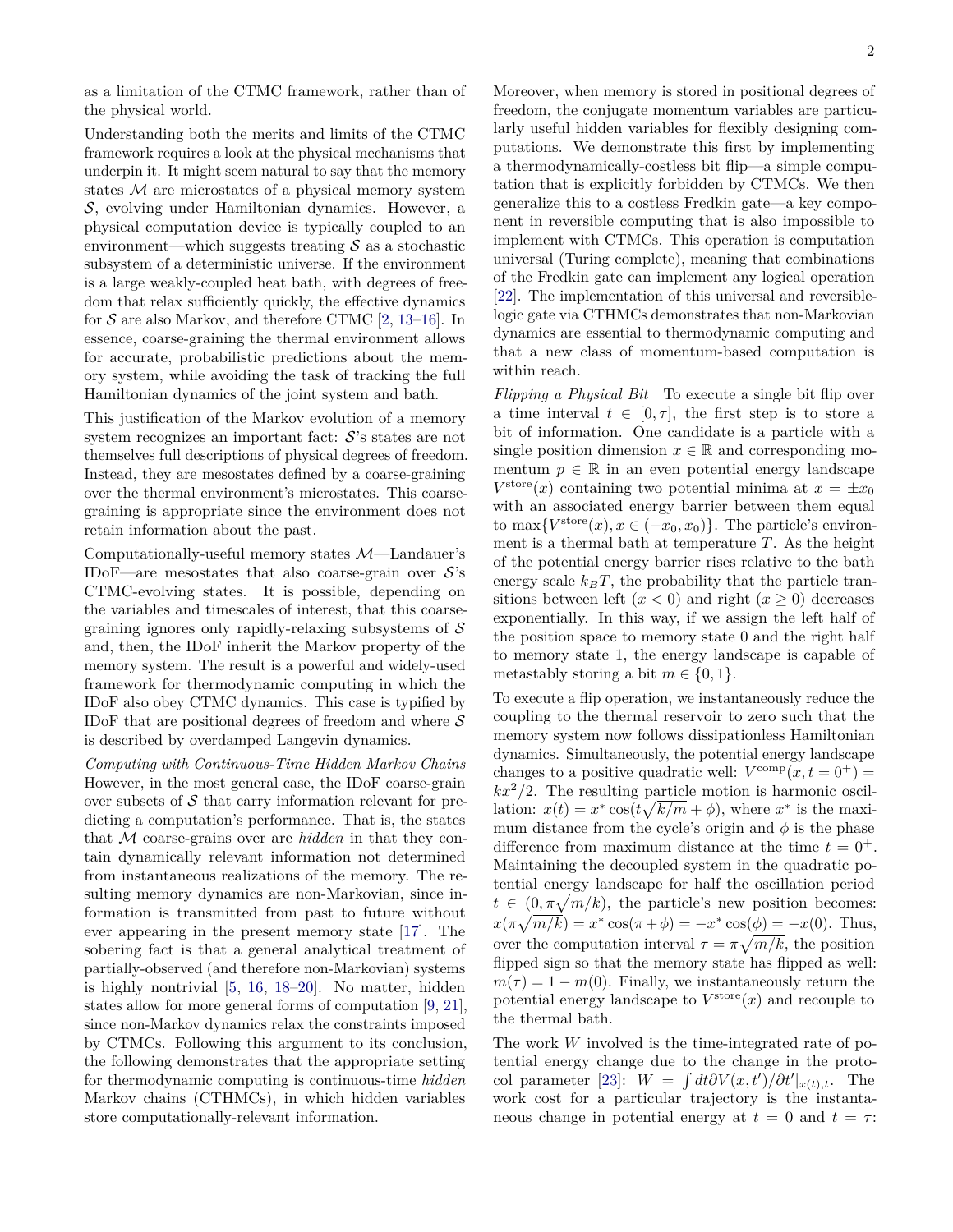$W = V(x(0), 0^+) - V(x(0), 0) + V(x(\tau), \tau) - V(x(\tau), \tau^{-}),$ where  $0^+$  and  $\tau^-$  are times immediately after and before  $t = 0$  and  $t = \tau$ , respectively. Recall that the potential is time-symmetric  $(V(x,t) = V(x, \tau - t))$ , that  $x(\tau) = -x(0)$ , and that the potential is even in *x*. These three qualities yield  $-V(x(0),0) + V(x(\tau),\tau) =$  $V(x(0), 0^+) - V(x(\tau), \tau^-) = 0$ . No net work is generated during the protocol.

Not only does this computation go beyond what is physically allowable according to rate-equation dynamics over the memory states, but the states only change while the Hamiltonian control is fixed. Thus, the computation is passive, meaning that it fits the information-ratchet framework introduced by Ref. [\[24\]](#page-5-7).

*A Physical Fredkin Gate* The bit-flip implementation may seem obvious in its simplicity. However, sophisticated and functional computing can be built from a similar passive processes. Below we outline an implementation of the Fredkin gate, a reversible and computation universal logical gate [\[22\]](#page-5-5), using the same strategy. This establishes that CTHMCs give straightforward access to complex and universal Turing thermodynamic computing.

The *Fredkin gate* operates on three bits  $\mathcal{M} = \{0, 1\}^3$ . That is, we encode the physical substrate as three particleposition variables  $(x, y, z)$  that are each separated into negative and positive memory-state regions, as above. This splits the memory states into eight respective octants:  $(x < 0, y < 0, z < 0)$  corresponds memory state  $m = 000, (x < 0, y \ge 0, z < 0)$  to  $m = 010$ , and so on. The information-storing Hamiltonian is a straightforward sum of bistable, even, one-dimensional storage potentials:  $V^{\text{store}}(x, y, z) = V^{\text{store}}(x) + V^{\text{store}}(y) + V^{\text{store}}(z)$ . This provides metastable regions corresponding to each memory state  $m_x m_y m_z \in \{0, 1\}^3$ .

Given this construction, we design physical transformations that implement the Fredkin gate with zero cost in finite time. The Fredkin gate is also known as the *controlled swap gate*, as it exchanges inputs  $m_y$  and  $m_z$  only if the control  $m_x$  is set to 1. In other words, the gate maps all inputs to themselves, excluding 101 and 110 that swap with each other. The implementation uses the bit-flip strategy of decoupling and adding a harmonic potential over the time interval  $t \in (0, \tau)$ , then recoupling and resetting the original information-storing Hamiltonian. The only difference is that the harmonic potential driving the computation is now embedded in the higher-dimensional space.

To execute the Fredkin gate, first note that the memorystate *x*-index must always be fixed:  $m_x(\tau) = m_x(0)$ . Moreover, behavior in the  $y - z$  plane should only depend on *x* up to whether it is positive or negative. Thus, we first split the potential into two pieces:  $V(x, y, z, t) =$  $V^{\text{store}}(x) + V^{yz}(y, z, t)$ . If  $m_x(0) = 0$  then  $m_y$  and  $m_z$ must also not change. This suggests using the informationstoring potential for this region of state space:  $V(x \leq$ 



<span id="page-2-0"></span>FIG. 1. Particle ensemble undergoing the Fredkin gate protocol with zero coupling to the thermal reservoir. Snapshots of the state evolution are given at times  $0, \tau/4, \tau/2$ , and  $\tau$ , with the black arrows indicating forward time. Color encodes in which informational state each trial begins: gray: 000, 001, 010, 011; orange: 100; red: 101; blue: 110; green: 111. Additional detail available in the Appendix. [Animations available online.](http://csc.ucdavis.edu/~cmg/compmech/pubs/cbdb.htm)

 $(0, y, z, t) = V^{\text{store}}(x, y, z)$  during the entire computation. For  $m_x = 1$ , however, we must nontrivially compute on  $m_y$  and  $m_z$ :  $V^{yz}(x \geq 0, y, z, t \in (0, \tau)) = V^{\text{comp}}(y, z)$ . Here,  $V^{\text{comp}}$  determines that part of the Hamiltonian which implements the switch  $101 \rightarrow 110$  and  $110 \rightarrow 101$ and remains unchanging over  $t \in (0, \tau)$ . Due to decoupling from the *x*-axis, particle behavior in either the positive or negative *x* regions can be considered as being purely the result of two-dimensional dynamics.

To swap 101 and 110, while keeping 111 and 100 fixed, consider a new basis for the *yz*-space. Define new variables:  $y' = (y - z)/\sqrt{2}$  and  $z' = (y + z)/\sqrt{2}$ , such that the local equilibrium distributions for states 110 and 101 are centered around  $z' = 0$  and those for states 111 and 100 are centered around  $y' = 0$ . Thus, our goal is to swap the distributions in the y'-coordinate while preserving their  $z'$ -coordinate.

Given this, we split the computation Hamiltonian again into independent components:  $V^{\text{comp}}(y, z) = V(y') +$  $V(z')$ . Flipping in the *y*'-coordinate employs the same Hamiltonian as for the previous bit-flip protocol:  $V(y') =$  $ky'^2/2$ . As a result, when waiting half a period  $\tau =$  $\pi\sqrt{m/k}$ , the *y*' coordinate changes sign  $y'(\tau) = -y'(0)$ , as does its momentum. We choose the  $z'$  coordinate's potential to be quadratic as well, but with an induced period of oscillation that is half as long:  $V(z') = 2kz'^2$ . *z'* then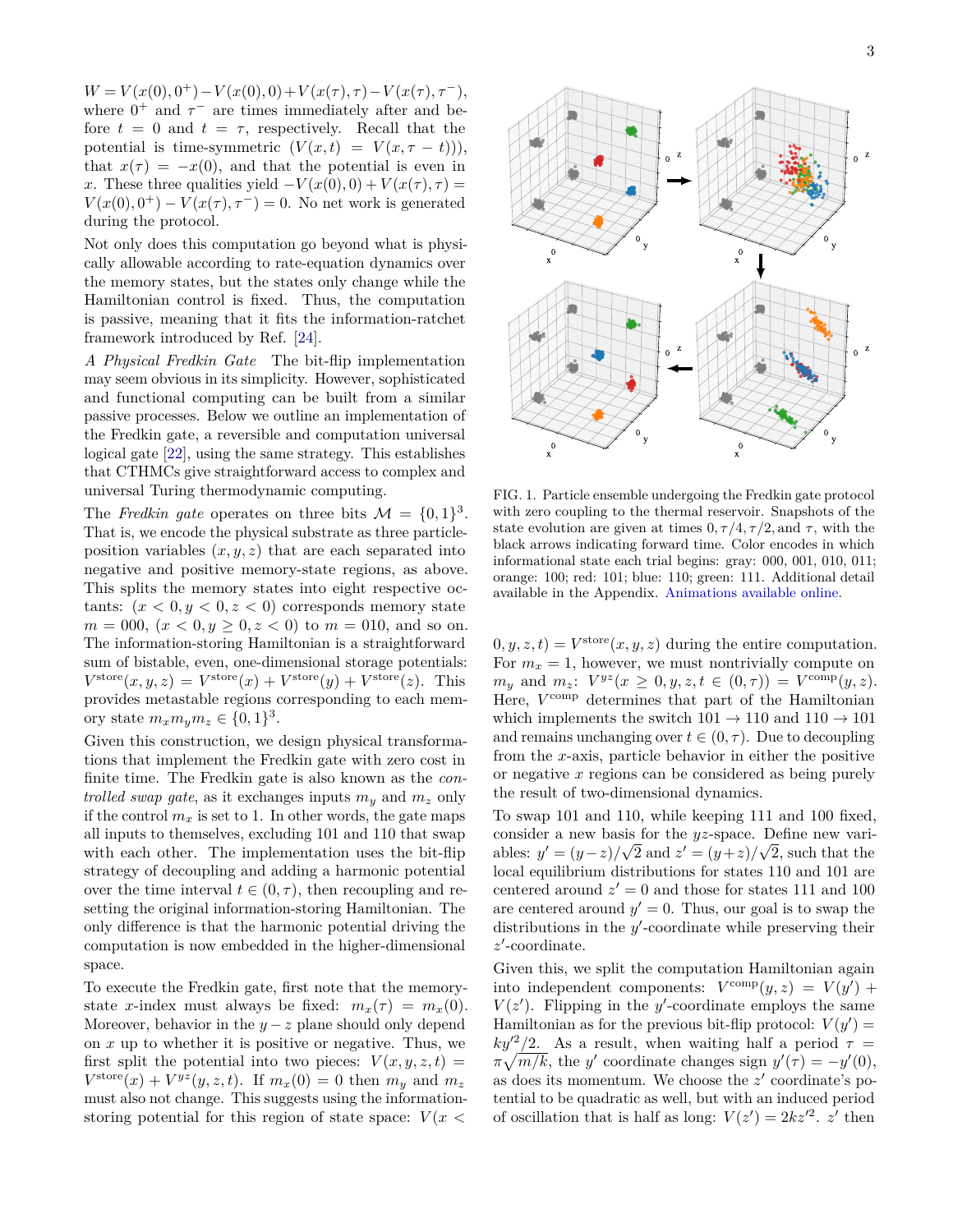undergoes a full cycle after the duration  $\tau$ , returning to its original value  $z'(\tau) = z(0)$ , as does its momentum. Over the control interval  $t \in (0, \tau)$  the Hamiltonian operates piecewise with  $V(x, y', z', t) = V^{\text{store}}(x) + V^{yz}(x, y', z', t),$ where:

$$
V(x, y', z', t) = \begin{cases} V^{\text{store}}(x, y, z) & \text{if } x < 0\\ V^{\text{store}}(x) + \frac{ky'^2}{2} + 2kz'^2 & \text{if } x \ge 0 \end{cases}.
$$

In our original coordinates, this passive Hamiltonian transforms the particle's state by swapping *y* and *z*, but only when when  $x > 0$  ( $m_x = 1$ ); thus, it implements the Fredkin gate.

For a particular trajectory  $(x, y, z)(t)$ , the work invested only comes from the initial and final instantaneous changes in the energy landscape, as noted above. Recall that  $x(t)$  is exponentially unlikely to change sign, since the energy barrier between states is much higher than the vast majority of thermal fluctuations can access. Thus, we assume that paths maintain a single sign for  $x(t)$ . If  $x(t)$  is negative, then there is no instantaneous change, as the system is held in the same double-well potential, so  $W = 0$ .

That said, if  $x(t)$  is positive, then the work invested also vanishes. For these trajectories, note that the  $y - z$ subspace potential is symmetric with respect to exchange of the *y* and *z* coordinates and that the action of the map is to swap *y* and *z*. Thus, using the same arguments as for the bit flip, we see that the work production vanishes. The only work-producing trajectories are the exponentially suppressed barrier crossing events—so the average work production is nearly zero.

Figure [1](#page-2-0) demonstrates the evolution of the phase space on an ensemble of initial conditions drawn from the equilibrium distribution of a quartic storage potential. As shown by the particle coloring, those that start in 110 and 101 swap while all others are fixed. Moreover, none of the particles' *x*-coordinates change informationally—confirming the effectiveness of the overall transformation.

*Langevin Simulation* The preceding stipulated that the logical system be isolated from its thermal environment during the swap. It might not seem surprising then, that we are able to accomplish a work-free bit flip, given that other classical implementations of efficient reversible computing—such as ballistic computing with billiards [\[22\]](#page-5-5)—necessarily operate in a dissipationless environment. However, a key and somewhat surprising point is that the Fredkin gate implemented above tolerates imperfect isolation from its thermal environment. The gate's robustness to fluctuations separates it from other implementations that are dynamically unstable, such as billiard computing. To demonstrate this, we investigated how robust the

operation is to thermal agitation by using *underdamped* Langevin dynamics. A simulation was carried out by initializing particles in the equilibrium distribution with

a thermal reservoir under a quartic information-storing potential  $V^{\text{store}}(x, y, z)$ . Next, as described above, we exert work on the system by turning on the computational potential  $V^{\text{comp}}$  in the region  $x > 0$ . However, rather than reducing the thermal coupling to  $\lambda = 0$ , we drop the coupling coefficient to a nonzero value in the weak coupling regime. This coupling value and potential are held fixed for time  $\tau = \pi \sqrt{m/k}$ . (The Appendix provides additional detail.)

*Thermodynamically Robust Fredkin Gate* The particles experience thermal fluctuations as the weak coupling to the bath perturbs their trajectories from the otherwise expected harmonic motion. The work gained from shutting off the potential will not generally be the same as the work invested to turn it on (as in the idealized case of zero thermal coupling). In fact, the Second Law guarantees that, generally, positive work is invested for such cyclical transformations, because the net change in equilibrium free energy is zero. Nevertheless, one expects the behavior to approximate the desired Fredkin-gate dynamics if the coupling is sufficiently weak. While the energetic cost of implementing the gate does not remain zero as the coupling approaches zero, Fig. [2](#page-4-15) shows that the logical fidelity approaches unity. And, it does so with *zero slope*, revealing that this Fredkin gate implementation is robust even in the presence of thermal fluctuations.

This also gives evidence that the implementation should have practical use for reversible universal computing in a thermal environment. This regime is particularly well suited, for example, to superconducting flux qubits working in the classical regime [\[25\]](#page-5-8) in which a tunable resistance can act as a control parameter for damping.

As expected and shown in Fig. [2,](#page-4-15) the work invested approaches zero with decreasing coupling. However, as the coupling to the thermal reservoir increases, the average work required to compute increases to multiples of  $k_B T$ . This cost scaling is evidence that the thermal agitation has become significant enough to take the particles appreciably far from their ideal (costless) trajectories; nevertheless the protocol maintains high fidelity, even in this regime. Note that the work cost is exponentially unlikely to come from trajectories that "jump" over the  $x = 0$  boundary, since the storage bits maintain perfect fidelity.

As a final note, the thermodynamic cost is much more than that predicted by the microscopic detailed-balance dynamics that underlie the Langevin simulation. This suggests the existence of a lower bound on entropy production one that accounts for the course-graining, as Ref. [\[26\]](#page-5-9) predicted.

*Conclusion* Rate-equation dynamics is certainly a venerable and powerful framework, central to reaction kinetics in chemistry [\[27,](#page-5-10) [28\]](#page-5-11) and key to the master equations of applied statistical mechanics [\[2,](#page-4-10) [10,](#page-4-11) [11\]](#page-4-12). Due to the remarkable successes of continuous-time Markov chain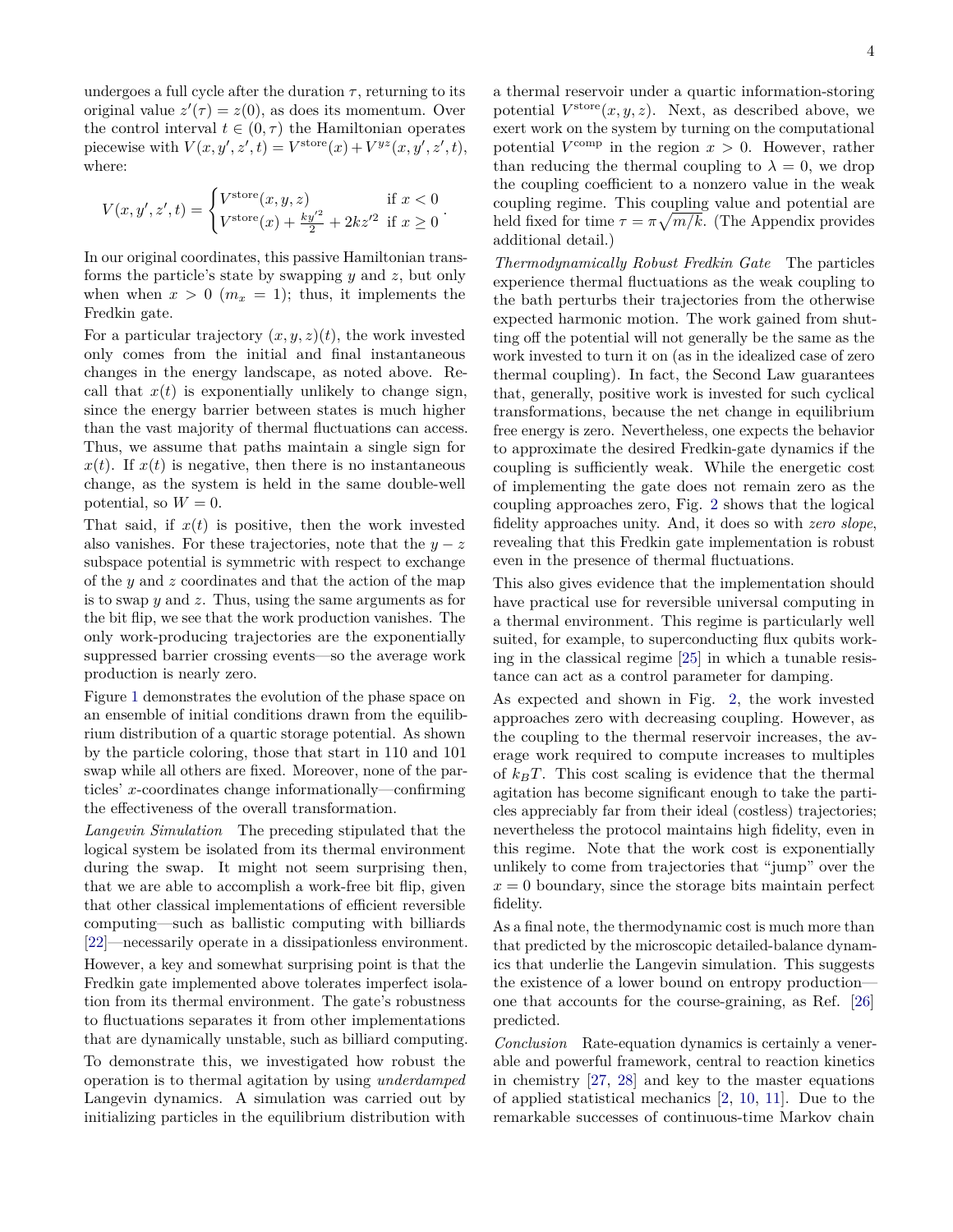

<span id="page-4-15"></span>(*𝑚*∕*𝜏*) 0.97 0.00 0.05 0.10 0.15 0.20 0.25 0.30 to states that fall in the region  $x > 0$ , where the computational stant  $\lambda$ , measured in units of  $m/\tau$ . *Computational bits* refers low-coupling Fredkin gate and the average net work required to implement it for different values of the thermal coupling conpotential is in effect.

predictions of many thermodynamic behaviors, it might seem natural to claim that to be "physically realizable", thermodynamic computing and biological information processing should *only* be described and analyzed as rateequation dynamics [\[8\]](#page-4-8).

The results here demonstrated that this does not hold generally. And so, it cannot form a complete basis for thermodynamic computing. Moreover, it levies a heavy penalty, precluding engineering and analyzing Maxwellian information ratchets, which are the physical equivalent of Turing machines [\[24,](#page-5-7) [29–](#page-5-12)[31\]](#page-5-13). The limits are especially draconian, since efficient time-symmetrically controlled general computations consist of involutions [\[26\]](#page-5-9)—operations that are composed of bit swaps and identity maps in positional memory.

As a constructive alternative, we proposed employing continuous-time hidden Markov chains to realize *non-Markovian momentum computing*. We demonstrated it provides a more complete framework, using two explicit examples that are forbidden if one is restricted to rate equations to describe the evolution between memory states [\[8\]](#page-4-8). Additionally, we introduced explicit mechanisms for implementing both in finite time with zero work, proving them "physically realizable". However, we did fully acknowledge the increased analytical complexity posed by CTHMC dynamics. Fortunately, requisite tools have been developed that render the behaviors analytically tractable and in closed form [\[32,](#page-5-14) [33\]](#page-5-15).

Given that convincing, physically-realizable implementations of the bit flip and Fredkin gate [\[22,](#page-5-5) [34,](#page-5-16) [35\]](#page-5-17) have been known for some time, one can only conclude that computing devices already operate beyond the restrictions imposed by rate-equation dynamics. The examples presented here were intentionally couched in the thermodynamics of information to help bridge an apparent gap in understanding general computing. Most specifically,

to fully realize the power and breadth of thermodynamic computing, the conception of memory must be expanded from being the realization of a microscopic physical state to being a mesoscopic coarse-graining, as Landauer emphasized half a century ago. Thus, CTHMCs and the momentum-based computing paradigm they inspire are invaluable tools, required for even the most basic computational tasks.

*Acknowledgments.* We thank Adam Kunesh, Thomas Ouldridge, and Mikhael Semaan for helpful discussions. JPC thanks the Santa Fe Institute and he and the other authors thank the Telluride Science Research Center for their hospitality during visits. This material is based upon work supported by, or in part by, FQXi Grant number FQXi-RFP-IPW-1902, the Templeton World Charity Foundation Power of Information fellowship TWCF0337, the U.S. Army Research Laboratory and the U. S. Army Research Office under grants W911NF-18-1-0028 and W911NF-21-100048.

- <span id="page-4-0"></span>∗ [kylejray@gmail.com](mailto:kylejray@gmail.com )
- <span id="page-4-1"></span>† [alecboy@gmail.com](mailto:alecboy@gmail.com)
- <span id="page-4-2"></span>‡ [gwwimsatt@ucdavis.edu](mailto:gwwimsatt@ucdavis.edu )
- <span id="page-4-3"></span>§ [chaos@ucdavis.edu](mailto:chaos@ucdavis.edu)
- <span id="page-4-4"></span>[1] T. Sagawa. Thermodynamics of information processing in small systems. *Prog. Theo. Phys.*, 127(1), 2012.
- <span id="page-4-10"></span>[2] U. Seifert. Stochastic thermodynamics, fluctuation theorems and molecular machines. *Rep. Prog. Physics*, 75(12), 2012.
- [3] J. M. R. Parrondo, J. M. Horowitz, and T. Sagawa. Thermodynamics of information. *Nature Physics*, 11(2):131– 139, 2015.
- [4] Y. Hasegawa and T. Van Vu. Fluctuation theorem uncertainty relation. *Phys. Rev. Lett.*, 123(11):110602, 2019.
- <span id="page-4-5"></span>[5] U. Seifert. From stochastic thermodynamics to thermodynamic inference. *Ann. Rev. Cond. Mat. Physics*, 10:171–192, 2019.
- <span id="page-4-6"></span>[6] T. Conte et al. Thermodynamic computing. *arxiv:1911.01968*.
- <span id="page-4-7"></span>[7] R. Landauer. Information is physical. *Physics Today*, 44(5):23, 1991.
- <span id="page-4-8"></span>[8] E. Stopnitzky, S. Still, T. E. Ouldridge, and L. Altenberg. Physical limitations of work extraction from temporal correlations. *Phys. Rev. E*, 99:042115, 2019.
- <span id="page-4-9"></span>[9] J. A. Owen, A. Kolchinsky, and D. H. Wolpert. Number of hidden states needed to physically implement a given conditional distribution. *New J. Physics*, 21(1):013022, 2019.
- <span id="page-4-11"></span>[10] C. van den Broeck. Stochastic thermodynamics: A brief introduction. *Phys. Complex Colloids*, 2013.
- <span id="page-4-12"></span>[11] C. van den Broeck and M. Esposito. Ensemble and trajectory thermodynamics: A brief introduction. *Phyisca A*, 418:6–16, 2015.
- <span id="page-4-13"></span>[12] T. E. Ouldridge, C. C. Govern, and P. Rein ten Wolde. Thermodynamics of computational copying in biochemical systems. *Phys. Rev. X*, 7(2):021004, 2017.
- <span id="page-4-14"></span>[13] R. Alicki. The quantum open system as a model of the heat engine. *J. Phys. A*, 12(5), 1979.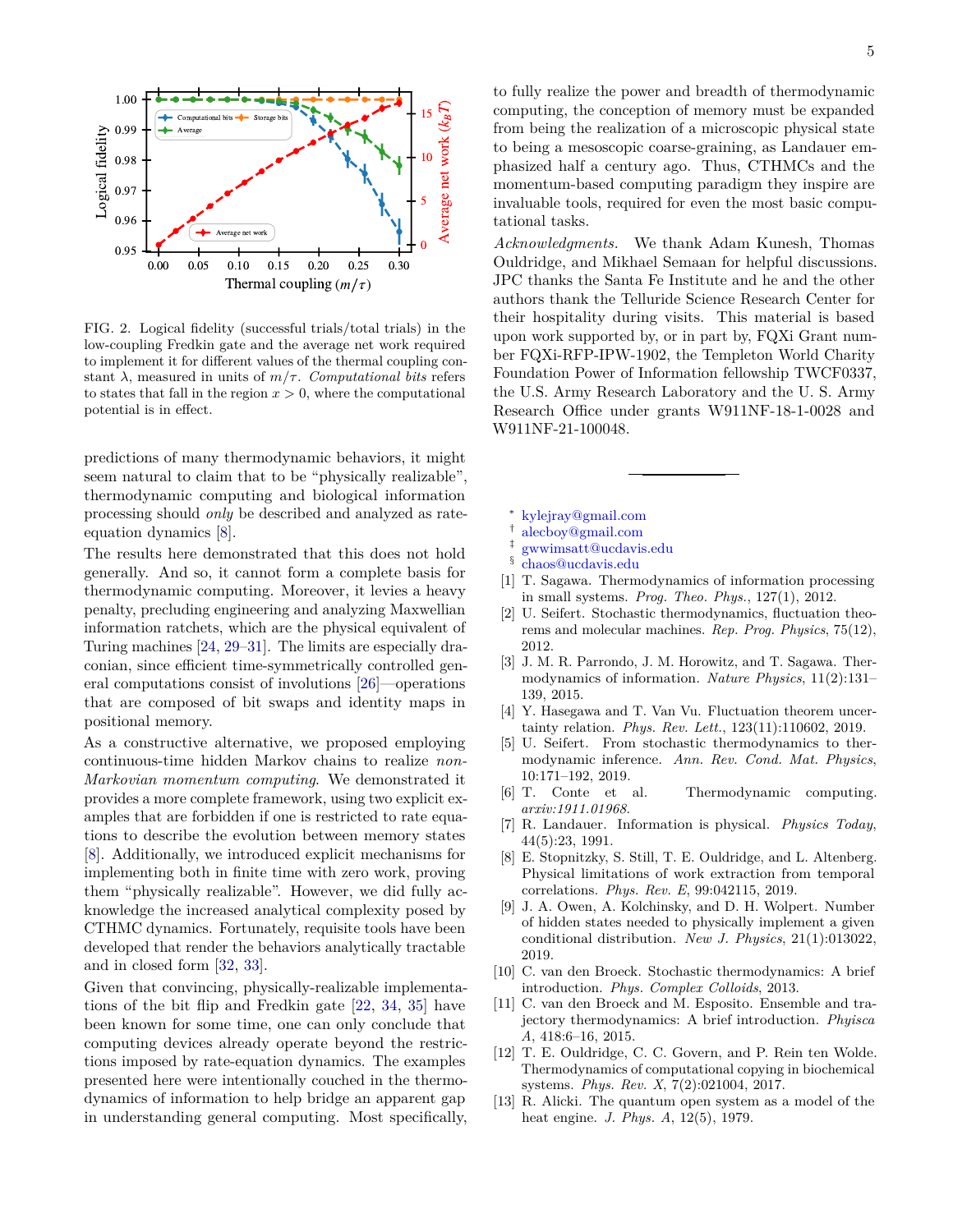- [14] C. Jarzynski. Stochastic and macroscopic thermodynamics of strongly coupled systems. *Phys. Rev. X*, 7(011008), 2017.
- [15] S. Deffner and E. Lutz. Nonequilibrium entropy production for open quantum systems. *Phys. Rev. Lett.*, 107(140404), 2011.
- <span id="page-5-0"></span>[16] P. Strasberg, G. Schaller, N. Lambert, and T. Brandes. Nonequilibrium thermodynamics in the strong coupling and non-Markovian regime based on a reaction coordinate mapping. *New J. Physics*, 18(073007), 2016.
- <span id="page-5-1"></span>[17] P. M. Ara, R. G. James, and J. P. Crutchfield. The elusive present: Hidden past and future dependence and why we build models. *Phys. Rev. E*, 93(2):022143, 2016.
- <span id="page-5-2"></span>[18] T. Koyuk and U. Seifert. Operationally accessible bounds on fluctuations and entropy production in periodically driven systems. *Phys. Rev. Lett.*, 122(23):230601, 2019.
- [19] C. Maes. Frenetic bounds on the entropy production. *Phys. Rev. Lett.*, 119(16):160601, 2017.
- <span id="page-5-3"></span>[20] P. Strasberg and M. Esposito. Non-Markovianity and negative entropy production. *Phys. Rev. E*, 99(1)(012120), 2019.
- <span id="page-5-4"></span>[21] J. Bechhoefer. Hidden Markov models for stochastic thermodynamics. *New J. Physics*, 17(7):075003, 2015.
- <span id="page-5-5"></span>[22] E. Fredkin and T. Toffoli. Conservative logic. *Intl. J. Theo. Phys.*, 21(3-4):219–253, 1982.
- <span id="page-5-6"></span>[23] S. Deffner and C. Jarzynski. Information processing and the second law of thermodynamics: An inclusive, hamiltonian approach. *Phys. Rev. X*, 3(4):041003, 2013.
- <span id="page-5-7"></span>[24] A. B. Boyd, D. Mandal, and J. P. Crutchfield. Identifying functional thermodynamics in autonomous Maxwellian ratchets. *New J. Physics*, 18:023049, 2016.
- <span id="page-5-8"></span>[25] O.-P. Saira, M. H. Matheny, R. Katti, W. Fon, G. Wimsatt, J. P. Crutchfield, S. Han, and M. L. Roukes. Nonequilibrium thermodynamics of erasure with superconducting flux logic. *Phys. Rev. Res.*, 2(1):013249, 2020.
- <span id="page-5-9"></span>[26] P. M. Riechers, A. B. Boyd, G. W. Wimsatt, and J. P. Crutchfield. Balancing error and dissipation in computing. *Phys. Rev. Res.*, 2(3):033524, 2020.
- <span id="page-5-10"></span>[27] K. J. Laidler. The development of the Arrhenius equation. *J. Chem. Edu.*, 61.6(494), 1984.
- <span id="page-5-11"></span>[28] J. I. Steinfeld, J. S. Francisco, and W. L. Hase. *Chemical kinetics and dynamics*. Prentice Hall, 1999.
- <span id="page-5-12"></span>[29] A. B. Boyd, D. Mandal, P. M. Riechers, and J. P. Crutchfield. Transient dissipation and structural costs of physical information transduction. *Phys. Rev. Lett.*, 118:220602, 2017.
- [30] A. Jurgens and J. P. Crutchfield. Functional thermodynamics of Maxwellian ratchets: Constructing and deconstructing patterns, randomizing and derandomizing behaviors. *Phys. Rev. Res.*, 2(3):033334, 2020.
- <span id="page-5-13"></span>[31] A. B. Boyd, D. Mandal, and J. P. Crutchfield. Thermodynamics of modularity: Structural costs beyond the Landauer bound. *Phys. Rev. X*, 8(3):031036, 2018.
- <span id="page-5-14"></span>[32] P. M. Riechers and J. P. Crutchfield. Fluctuations when driving between nonequilibrium steady states. *J. Stat. Phys.*, 168(4):873–918, 2017.
- <span id="page-5-15"></span>[33] P. M. Riechers and J. P. Crutchfield. Beyond the spectral theorem: Decomposing arbitrary functions of nondiagonalizable operators. *AIP Advances*, 8:065305, 2018.
- <span id="page-5-16"></span>[34] G. J. Milburn. Quantum optical Fredkin gate. *Phys. Rev. Lett.*, 62(18), 1989.
- <span id="page-5-17"></span>[35] J.-S. Wenzler, T. Dunn, T. Toffoli, and P. Mohanty. A nanomechanical Fredkin gate. *Nano Lett.*, 14(1):89–93, 2014.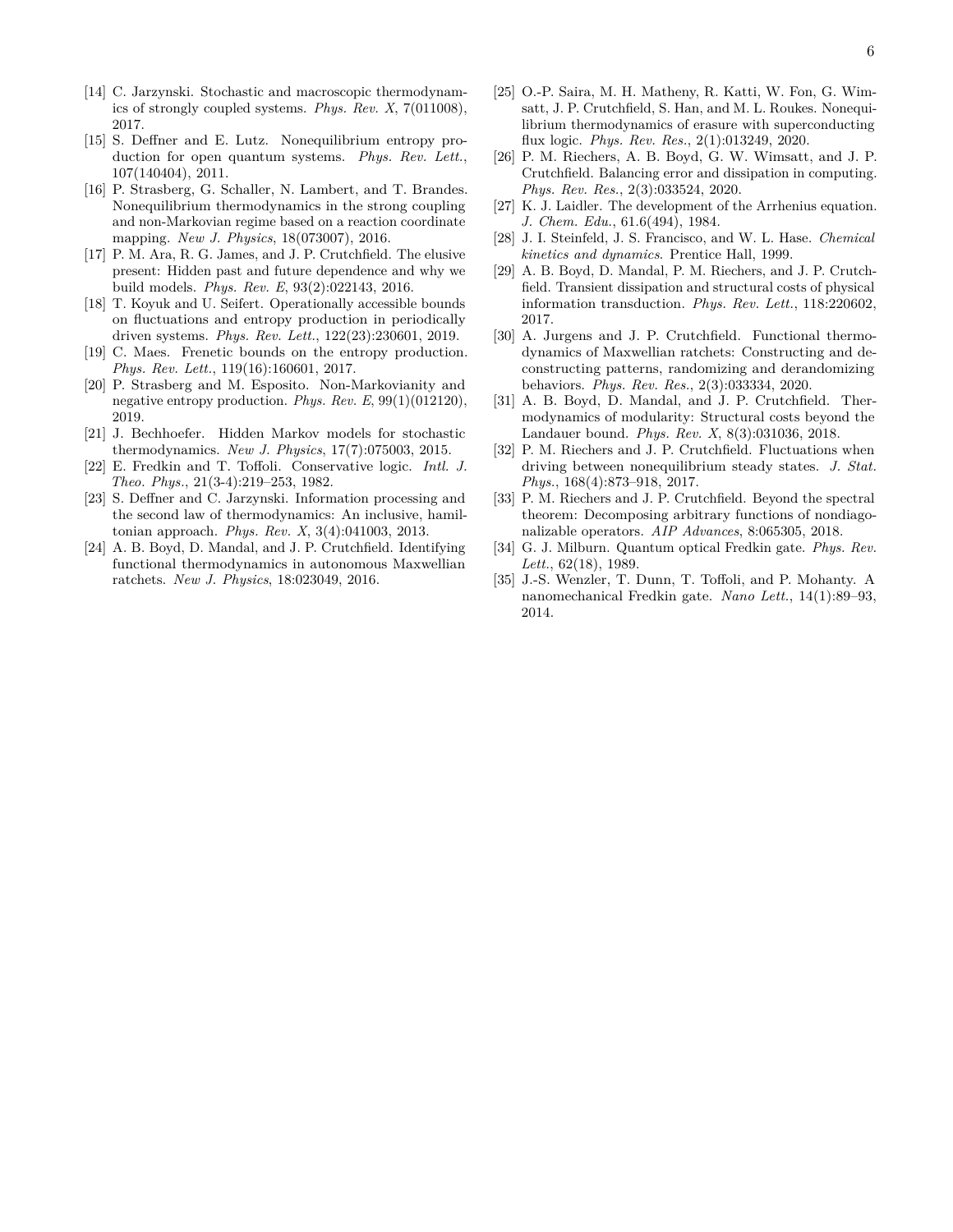## Supplementary Materials

## *Non-Markovian Momentum Computing: Thermodynamically Efficient and Computation Universal*

Kyle J. Ray, Alexander B. Boyd, Gregory W. Wimsatt, and James P. Crutchfield

## **Langevin Simulations**

We simulated a system undergoing Langevin equations of motion:

$$
\begin{split} dq &= v_q dt \\ m\, dv_q &= -\lambda v_q dt - \partial_q V dt + \sqrt{2 k_{\rm B} T \lambda} \, r(t) \sqrt{dt} \ , \end{split}
$$

over three position coordinates  $q = x$ ,  $y$ , or  $z$ . Here,  $v_q$  is the corresponding velocity,  $m$  is the mass,  $\lambda$  is the damping coefficient, and *r*(*t*) is a memoryless Gaussian random variable with zero mean and unit variance. The one-dimensional storage potential  $V^{\text{store}}(q) = \alpha q^4 - \beta q^2$  (see Fig. [S1\)](#page-2-0) with coefficients  $\alpha$  and  $\beta$ .



FIG. S1. Slice of the potential energy landscape  $V(x, y, z)$  in the  $y - z$  plane: (a) information-storing domain  $(x = -x_0)$  and (b) controlled-swap domain  $(x = x_0)$ .

To simulate the above system, we first nondimensionalized the equations of motion:

$$
d\tilde{q} = \tilde{v}_q d\tilde{t}
$$
  
\n
$$
d\tilde{v}_q = -\gamma \tilde{v} d\tilde{t} + \partial_{\tilde{q}} V d\tilde{t} + \sqrt{2}\eta r(\tilde{t}) \sqrt{d\tilde{t}}
$$
  
\n
$$
V^{\text{store}}(\tilde{q}) = \tilde{\alpha}\tilde{q}^4 - \tilde{\beta}\tilde{q}^2
$$
  
\n
$$
V^{\text{comp}}(\tilde{y}', \tilde{z}') = \frac{\tilde{k}}{2} \tilde{y}'^2 + 2\tilde{k}\tilde{z}'^2 ,
$$

where  $\tilde{\cdot}$  denotes a nondimensional quantity, and  $\gamma$  and  $\eta$  are two additional nondimensional parameters.

We conducted simulations over a range of values for  $\gamma \in \{0.0, 0.5\}$ , kept  $\eta = \sqrt{\gamma}$ , and held the remainder of the nondimensional parameters fixed:  $\tilde{\tau} = \pi$ ,  $\tilde{\alpha} = 2$ ,  $\tilde{\beta} = 16$ , and  $\tilde{k} = 1$ , where  $\tilde{\tau}$  is the nondimensional duration of the computation interval.

These choices are equivalent to four relationships between the dimensional parameters. The following three equalities held for all simulations: (i)  $\tau = \pi \sqrt{m/k}$ , (ii)  $w = 2\sqrt{k_B T/k}$ , and (iii)  $h = 32k_B T$ , where  $\tau$  is the dimensional duration of the computation interval,  $w = \sqrt{\beta/2\alpha}$  is the positional distance from the central maximum to the minima in the one-dimensional storage potential  $V^{\text{store}}$ , and  $h = \beta^2/4\alpha$  is the energy difference between those points. The final dimensional relationship is an effective sweeping of the dimensional damping coefficient  $\lambda$  in  $0 \leq \lambda \leq \frac{3}{10} \left( \frac{m}{\tau} \right)$ .

The simulation employed the fourth-order Runge-Kutta method for the deterministic portion and Euler's method for the stochastic portion of the integration. (Python NumPy's Gaussian number generator was used to generate the memoryless Gaussian variable  $r(t)$ .)